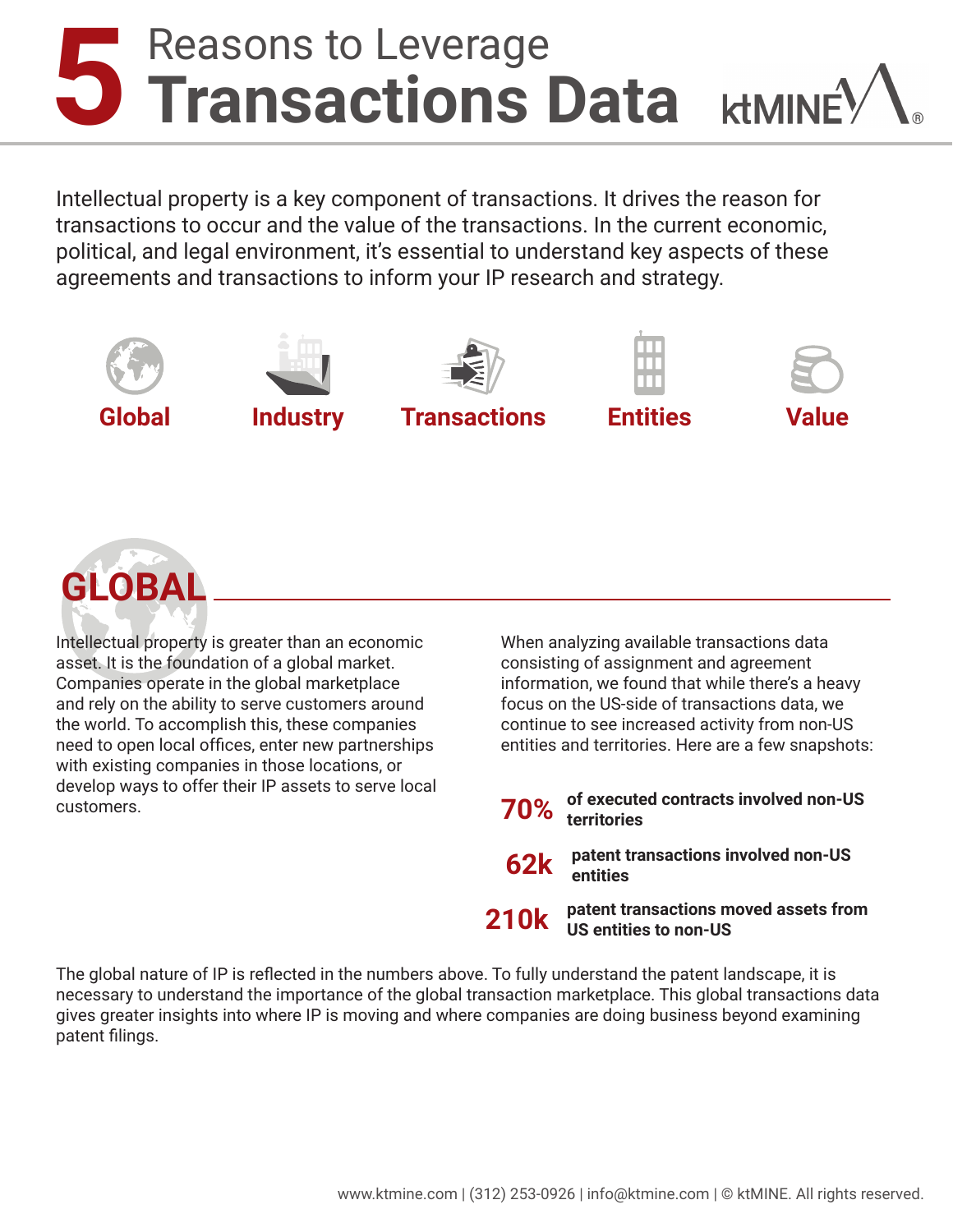www.ktmine.com | (312) 253-0926 | info@ktmine.com | © ktMINE. All rights reserved.

## **5** Reasons to Leverage **Transactions Data**

**INDUSTRY**

Today, IP is not always industry-specific. Industries are more intertwined and reliant on one another than ever before. As companies strive to remain competitive within a market, it is essential to have a real understanding of industries outside your own. Having a narrow focus on industry peers elevates the risk of missing market disruptors. Leveraging IP transactions data allows companies to keep a pulse on industry licensing and transactions activity driving change in their industry.

When analyzing available transactions data composed of assignment and agreement information, we found that the majority of technology areas are covered in the transactions data, offering greater insights for those looking at this data. Here are a couple of snapshots:

**83% of Top Level CPCs were covered in agreements**

**98% of Top Level CPCs were covered in assignments**

Access to global transactions data helps companies develop an accurate picture of the technological landscape in relevant industries, where it is headed, and the deals and deal structures happening in the market. Now, more than ever, knowing who a company is working with in other industries brings greater insight into future strategies and market trajectory.

Companies are operating on a much larger scale and their supply chains have evolved beyond physical products. To have full control of their supply chain, companies need to evaluate how they transact from an intangibles perspective. Transactions to acquire the necessary IP assets that give the company the freedom to operate is integral to both company and product success. We see transactions covering: services, manufacturing activities, patent purchases, joint developments, **TRANSACTIONS**

and cross-licenses.

When analyzing available transactions data comprising assignment and agreement information, we found that the data to evaluate how different companies transacting are not only available but the volume of the data is larger than you might expect. Here are a few snapshots:

**247k company to company assignments 41k government assignments 54k bank and security assignments 130k agreements**

This information allows companies to identify the need to reevaluate their supply chain. Giving companies the ability to pinpoint different types that could be more valuable, such as cross-licenses or collaborations. Analyzing the IP landscape in its entirety positions companies for ultimate control over current and future supply chain transactions.